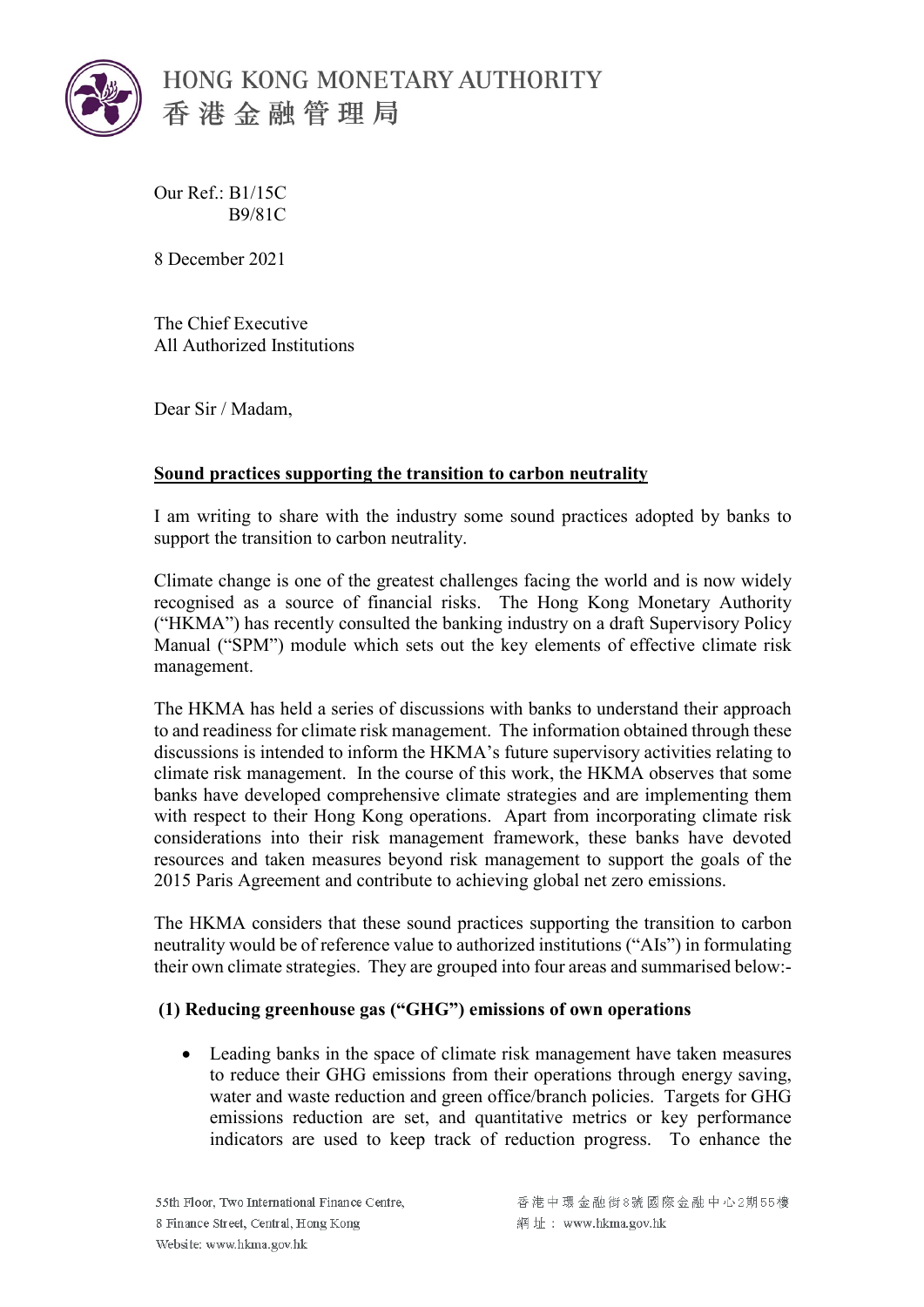transparency of their operations and promote accountability, these banks regularly disclose their GHG emissions reduction progress and measures. By proactively reducing the GHG emissions of their own operations, these banks seek to cultivate a green and sustainability-centric core value among their staff.

### **(2) Reducing financed emissions through portfolio alignment**

Given their intermediary role, banks can reduce financed emissions through channeling more funds to greener and more sustainable sectors (such as renewables and clean technologies) in their lending and investment portfolios. Leading banks have developed policies to limit their exposures to highemitting sectors. Some of them have launched a wide range of green and sustainable products, such as green loans and bonds as well as green deposits and mortgages. These practices not only help the banks align their portfolio with net zero targets, but also meet the increasing market demand for green products. Science-based tools and methodologies are used to assess the banks' portfolio alignment against pre-set targets and develop transition pathways to achieve the goals of the Paris Agreement.

### **(3) Assisting clients to transition**

• Banks can catalyse economy-wide decarbonisation through assisting their clients to transition to carbon neutrality. Leading banks in the space of climate risk management provide transition financing to assist their clients, particularly those from "brown" sectors, to progressively transform their operations into greener and more sustainable business models. Transition loans with sustainability-linked pricing structures are offered to high-emitting clients to incentivise changes towards carbon neutrality. This is an important supportive approach that would help avoid disruptive financial exclusion of some of the traditional industries, while encouraging operators in these industries to transition to low carbon more quickly. Separately, through partnership with green certification agencies, some of these banks facilitate their clients to get third-party green certification on the greenness of their projects or usage of the proceeds prior to green financing applications. Bespoke advisory services and capacity building are also offered by these banks to increase their clients' awareness of climate change, and to assist them in integrating climate changerelated considerations into their business and financing strategies.

#### **(4) Promoting collective efforts to assist the economy to net zero transition**

• Leading banks in the space of climate risk management participate in international or industry climate initiatives, such as the Collective Commitment to Climate Action ("CCCA") and the Net Zero Banking Alliance ("NZBA"), promoting collective efforts to tackle climate change-related challenges. Through delivering concrete progress on their commitments to